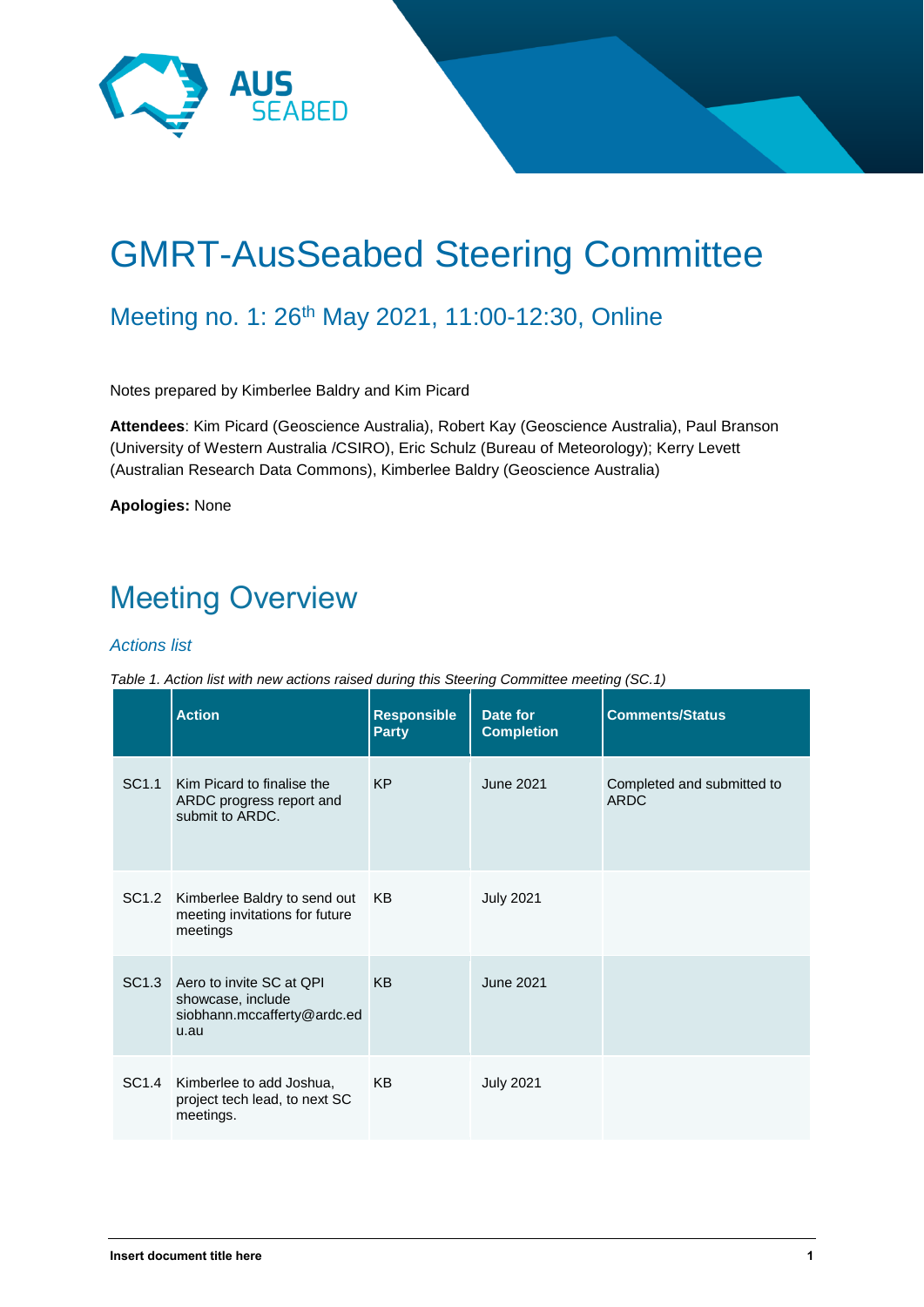### Meeting minutes

*Meeting opened 1105*

#### Introduction

#### Welcome

- The meeting opened with an Acknowledgment of Country.
- Individual introduction of steering committee (SC) members
	- o Kerry Levett (KL) from Australian Research Data Commons. She is the Platforms Program Manager and will provide a link between the ARDC and the GMRT-AusSeabed project.
	- o Robert Kay (RK) from Geoscience Australia. He has a background in GIS and has been working on ELVIS, an elevation data delivery system. He hopes his experience with ELVIS can help steer GMRT-AusSeabed from lessons learnt.
	- o Eric Schulz from Bureau of Meteorology. He looks after ocean models within BoM and has a background in observation oceanography. Eric is represents the end-user group on the SC and expressed is support for the project due to its high potential uses, making end user job a lot easier.
	- o Paul Branson from the University of Western Australia/CSIRO. He is a coastal oceanographer and also represents the end-user. He uses bathymetry data in ocean models across a number of applications.
	- $\circ$  Kim Picard is the Project Manager for the GMRT-AusSeabed project. She is the Program Lead for AusSeabed at Geoscience Australia.

#### Overview of the Project

Kim Picard presented an overview of the project, which is one component of the AusSeabed work plan. The aim of the project is to collect datasets, store them and create compilations using the best bathymetry data available for a particular use. The project is arranged into three components 1) Enduser analysis 2) Bass strait data compilation and 3) the development of the GMRT-AusSeabed Platform and user tools. The project will build on the GMRT technology born out of Lamont Doherty Earth Observation in Columbia University. The project aims to enhance the ability of end-users to define the datasets that get used in a GMRT bathymetry compilation by allowing the user to control the parameters (e.g. resolution and uncertainty) they want the bathymetry compilation to be based on. Kim presented a detailed overview of the proposed workflow below: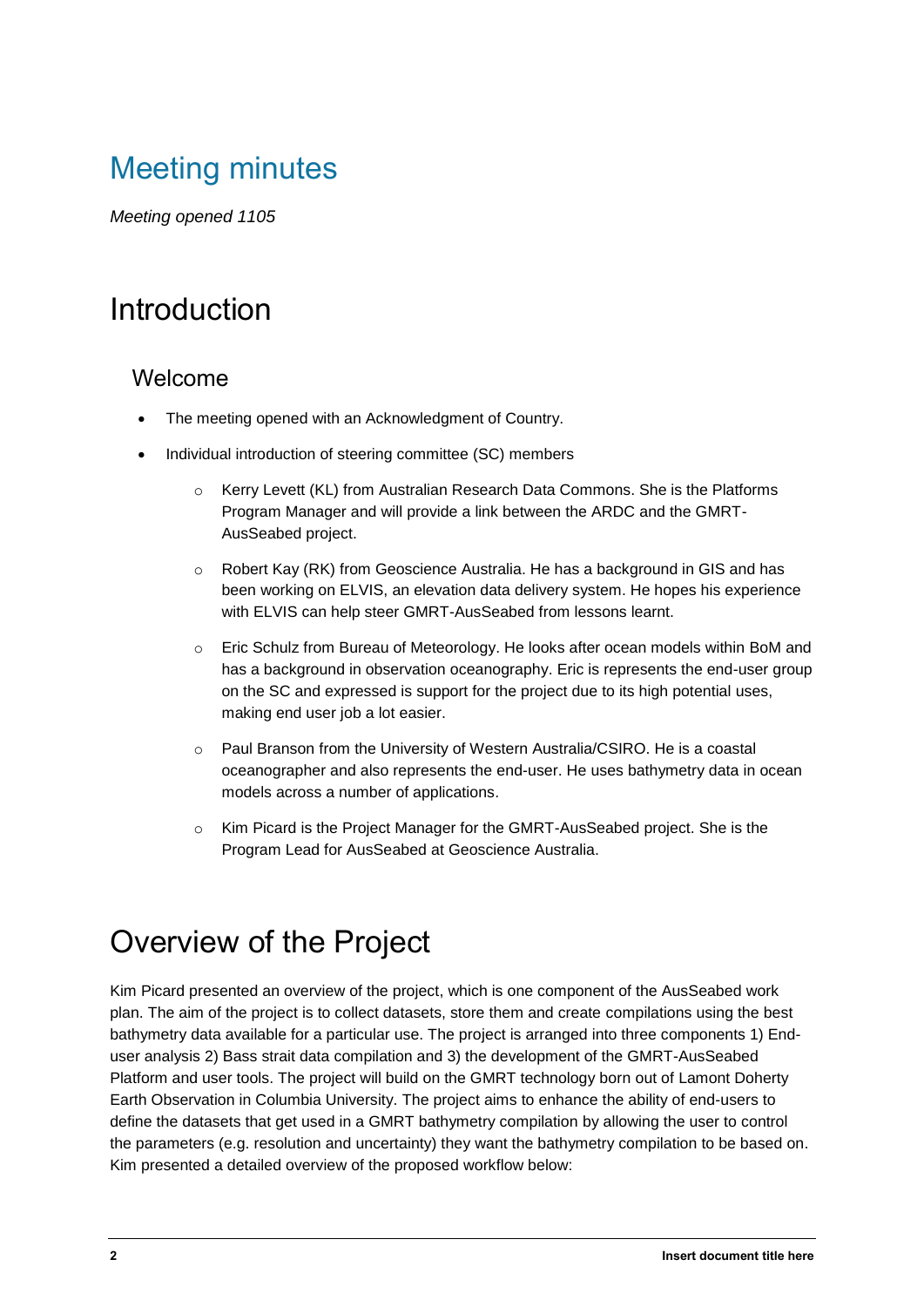

The timeline for the project is outlined below:



The project will be reported against four Key Performance Indicators:

KPI 1: Subset test datasets delivered to GA in a timely fashion for model development

- KPI 2: Projects artefacts published on AusSeabed in a timely fashion
- KPI 3: Platform tested by key users returning positive and constructive feedbacks
- KPI 4: Platform code published to GitHub in a timely fashion

The committee then entered in a very engaged session of questions and answers:

- How many organisations are being paid to work on the program
	- o There are six partners: Geoscience Australia, Bureau of Metrology, Deakin University, James Cook University, Lamont Doherty Earth Observation group, CSIRO, Australian Antarctic Division.
- Kim noted to the SC that AusSeabed is now under a Collaborative Head Arrangement amongst its Executive Board and so we should probably acknowledge AusSeabed somehow as the co-contribution is made possible through the arrangement. Kim indicated that acknowledgements in this regards is still being worked out with the EB and Kim will provide a position after the next EB meeting in August. Importantly, Kerry acknowledged that this can be done and will wait on Kim to report in due course.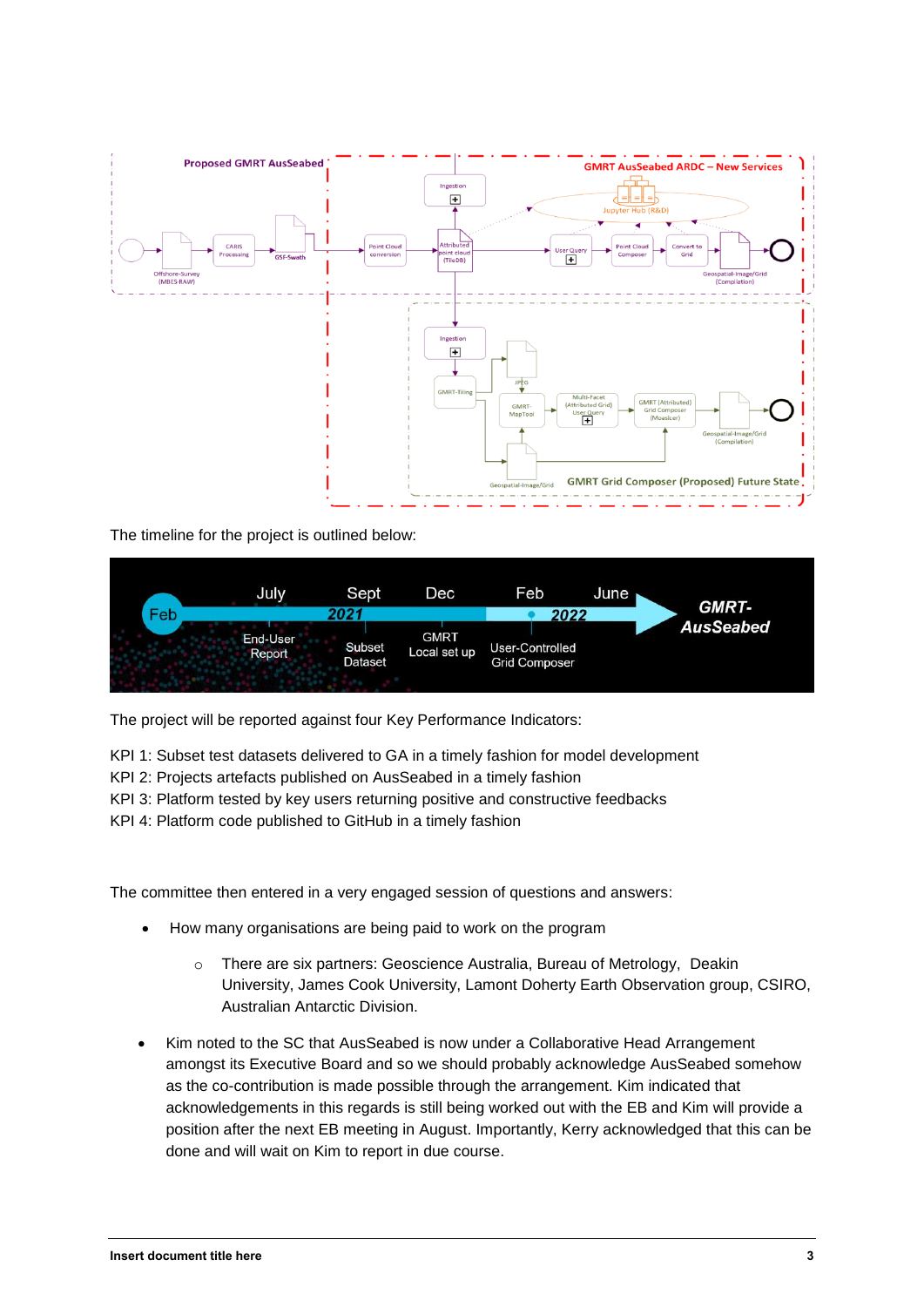- In the development diagram, what do plus signs mean and how will the technical workload be spread across the two organisations (LDEO and GA)?
	- $\circ$  The plus signs indicate that this is a process of its own as opposed to a single task. It highlights where significant internal processes are yet to be fully defined (Answer sought after meeting).
	- o Tile DV is still being assessed for ingestion into GMRT.
	- o In terms of workload spreading, LDEO will control the ingestion level and GA will control the composer.
- What are the risk seen at the moment?
	- $\circ$  GMRT platform is old and being upgraded slowly. We need to make sure that we can use what exists, which focuses on grid inputs, but develop the capability to use pointcloud/source data to ensure the platform is future proof.

#### Role of the Steering Committee

The role of the Steering Committee is to assess the project performance, project sustainability and risk. Project performance will be reported against KPI's. The project will be assessed against quarterly reports provided to the SC by the project manager (KP). The SC will provide timely feedback on these quarterly reports. The SC is required to deliver 6-monthly reports to the ARDC to report on progress.

- It was noted that KPI #3 can be modified to take into account negative feedback and what we can to incorporate this feedback. KP agrees.
- The SC endorse quarterly occurrence of meetings. A quarterly update should be provided to the SC 1 week prior to the meeting. If there are larger issues foreseen, the SC requires an extended period of time for issues to be flagged in order to assess solutions before the quarterly SC meeting. The SC also agrees that if needed an intersessional meeting can be called to discuss a risk that need immediate discussion.
- Makes sure updated TEAMS links are used for content.

## Progress Update

Kim Picard presented the progress update to the Steering Committee. In general everything is tracking well.

The following questions were raised

• How are we managing workshops around COVID?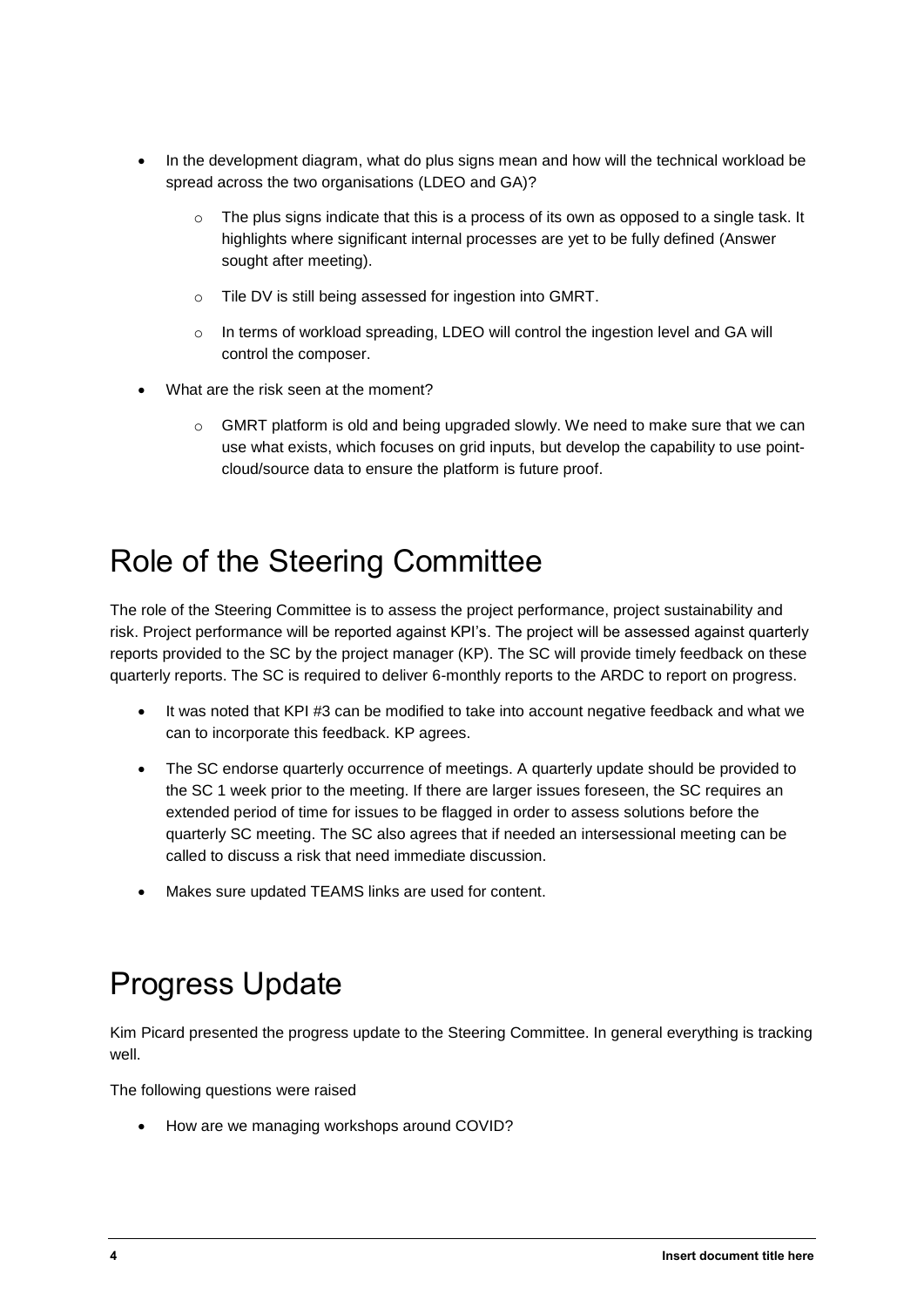- $\circ$  The project team is trying face-to-face, but so far have been run on-line. The team is t to host the training/uptake session planned for early 2022 in-person as it sees the most value in using this approach.
- For future reports, SC recommends that we put the date due to start instead of n/a when progress has not started. For efficiency and clarity, the detailed project plan spreadsheet should be used with colour based on progress, rather than starting a new table to minimise effort. Explain issues within the spreadsheet.

*Action SC1.1* Kim Picard to finalise the ARDC progress report and submit to ARDC.

#### Risk and Performance

The Steering Committee engaged in a discussion around project risks and the future performance of the project. This included personnel management, project after-life, managing the scope of the project and managing user expectations. There was also some discussion on how the project aligns with the AusSeabed work plan and other the international efforts.

- What are the key pieces of work that have associated risks
	- $\circ$  Dataset (Component 2) timeline might bleed. However, we don't see this as a risk for getting testing done for the Platform.
	- $\circ$  Platform (Component 3): We need to assess how many of the attributes can be captured for the data to be queried and added to the composer. All of the development of the platform sits with GA and LDEO. The risk will be managed between the two development teams.
	- $\circ$  GMRT platform is old and being upgraded slowly. We need to make sure that we can use what exists, which focuses on grid inputs, but develop the capability to use pointcloud/source data to ensure the platform is future proof.
	- $\circ$  Overall there is a risk that at the end of the project, users won't be satisfied. We need to find a way to communicate what progress we have achieved and we need to manage expectations of users, as well as check in with what they expect.
- Has the dev team been established?
	- $\circ$  We have a new developer, Josh, who has satellite data processing background and will bring a new perspective, as well as John, from LDEO GMRT team. No real personnel risk.
- What will happen to the data after the project conclusion? Is it going to be hard to extend the project to use the current data AusSeabed has?
	- $\circ$  Data and metadata haul to grow the area for which the tool will be applicable to is part of the AusSeabed Data Hub work plan. In term of platform/tool development, AusSeabed is using learnings from this project to apply more broadly to the operational AusSeabed Data Hub. Considering that this ARDC Platforms project will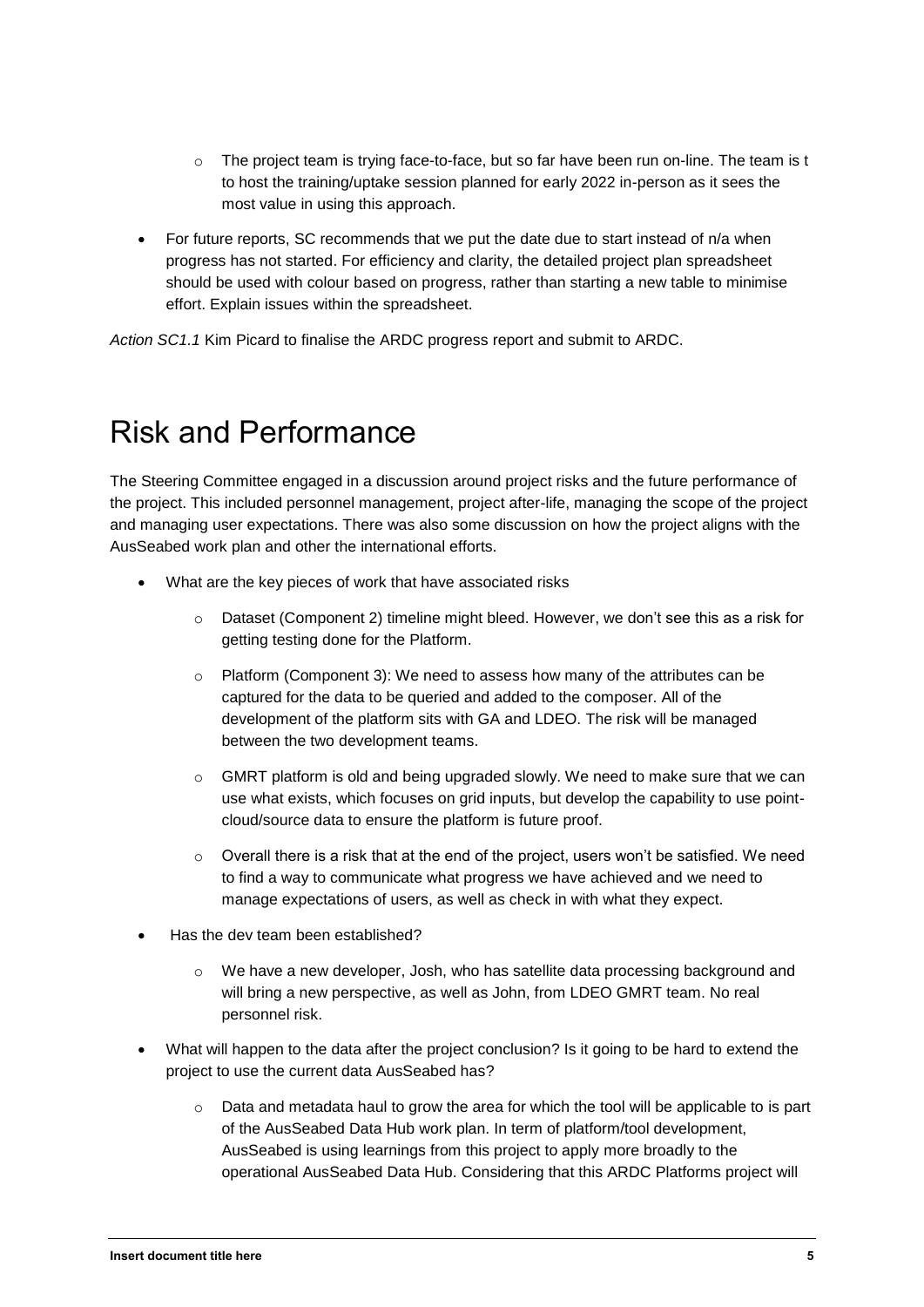provide a prototype, we need to make sure that we limit scope creep and use it to plan the next phase. Funding of continuation of work will be the responsibility of AusSeabed.

- What is the plan if things start slowing down and have trouble getting things done?
	- $\circ$  The option for an A/B plan will be developed by September as part of Milestone 7. By this time we will know which road to take and what the tool looks like.
- Is the tool planned to continue after the project and who will look after this and pay for the maintenance costs?
	- o The tool is valuable to AusSeabed and will be continued within the AusSeabed Program.
	- $\circ$  It was noted by Kerry that ARDC funding model is going to change, so future funding for the project after-life may not be able to be sourced from ARDC.
- KL noted that ARDC is going to help by running a series of workshops on sustainability. This includes managing communications and having a sustainable business model. KL confirms that it sounds like the project leads are already thinking about the right things so far, regarding risk and project sustainability.
- Will the final platform sit with Australia or will it sit under the international effort?
	- o AusSeabed aims to eliminate duplication. AusSeabed owns our hub and this hub can be linked to international hubs. However, this is still a large unknown and efficiencies still need to be identified in order to make decision.

#### Technical questions from the SC

- Is there any interface with open data cube, Jupiter Hubs or DEA datasets? Is it leveraging this investment?
	- $\circ$  SC pointed out that if data is going to AWS, then the Jupiter Hub should probably go here to minimise cost from data egress charges.
	- $\circ$  Presently the Jupiter hub capability will be for internal use, but there is potential that it could be used externally.
	- $\circ$  Johnathan Smile at ARDC had initiated the interactive analytics project. ARDC may run an instance of Jupiter Hub in AWS, so may not need to set up another instance. It will be a national service.

This section should be noted with the Component 3 technical team